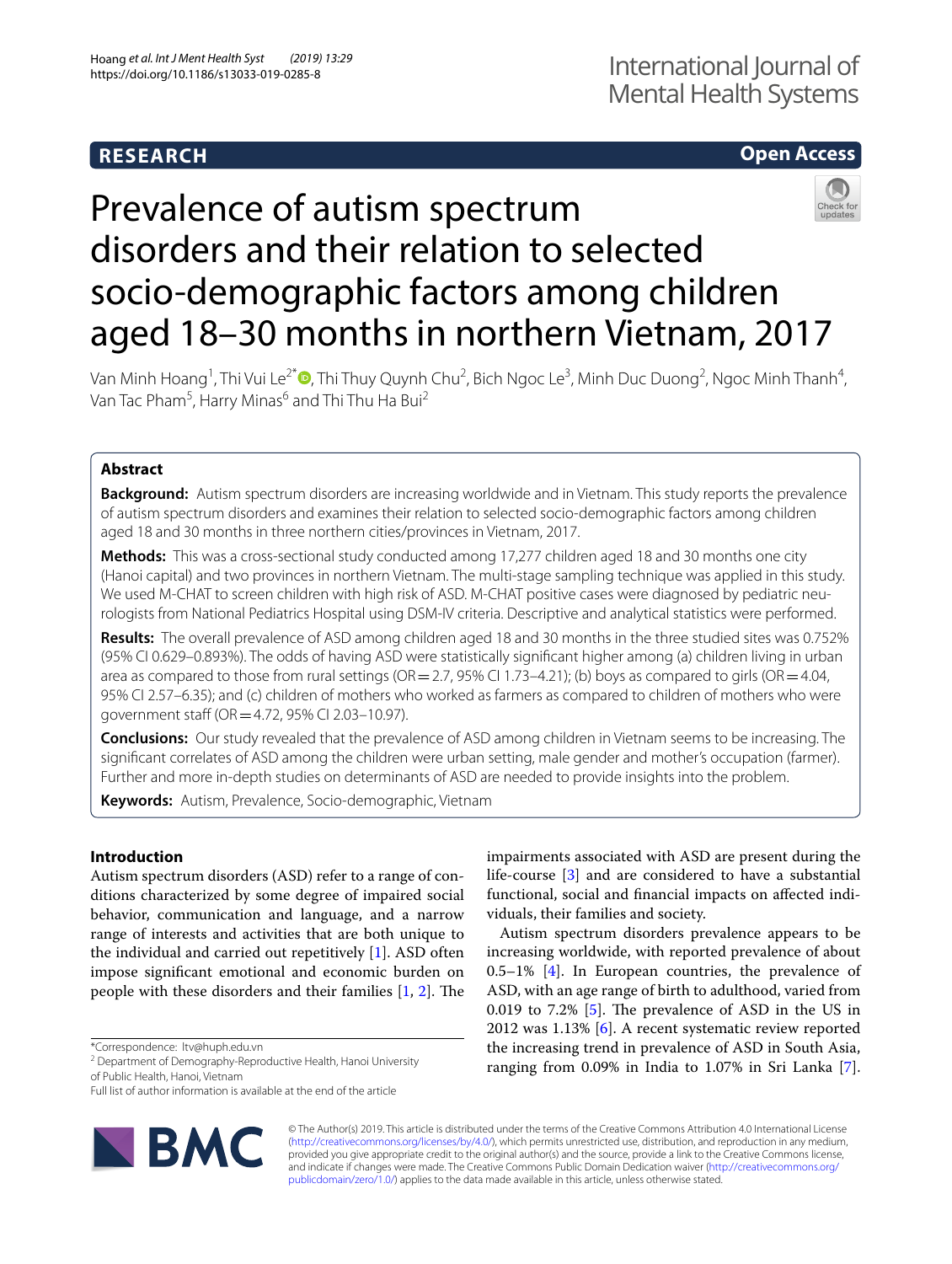ASD prevalence estimates were 0.118% in China in the last few years [[8](#page-7-7)] and 2.64% in South Korea in 2011 [[9\]](#page-7-8).

In Vietnam, hospital statistics show that the number of cases of ASD admitted to the National Pediatrics Hospital increased more than threefold during the period 2000–2007 [[10](#page-7-9), [11\]](#page-7-10) and fourfold during the period 2008– 2010 [\[12](#page-7-11)]. A small-scale population-based study done by Giang et al. in 2012 in Thai Binh (a northern province of Vietnam) found the prevalence of ASD among children aged 18–24 months was 0.46% [[13\]](#page-7-12). Another study conducted in Thai Nguyen in 2013 found that the prevalence of ASD among children aged 18–60 months was 0.52%  $[14]$  $[14]$ . In 2014, a screening program by Yen et al.  $[15]$  $[15]$  $[15]$ implemented among 94,186 children aged 18–60 months in three provinces/cities in the North of Vietnam found an ASD prevalence of 0.415%.

To provide information about epidemiologic aspects of ASD in Vietnam, this study investigated the prevalence of autism spectrum disorders and examined their relation to selected socio-demographic factors among children aged 18–30 months in three northern cities/provinces in Vietnam in 2017.

In this study, we used M-CHAT for screening ASD among the studied children as it has been widely used in other settings [\[16](#page-7-15)]. M-CHAT was proven to be an accessible, low-cost option for universal toddler screening  $[17]$  $[17]$ . The M-CHAT has also been validated internationally and estimated to have the positive predictive value (PPV) varying from 0.57 to 0.65 in low-risk samples [[18](#page-7-17)[–20](#page-7-18)]. M-CHAT has been translated into multiple languages [\[21](#page-7-19)] including Vietnamese. M-CHAT is currently being used as the main screening tool in clinical settings by physicians at the Vietnam National Pediatric Hospital with a positive predictive value (PPV) as high as 0.763 in 6583 children aged 18–24 months [\[13](#page-7-12)]. However, despite high PPV, sensitivity and specifcity have not been clearly determined [[22\]](#page-7-20) and it is necessary to identify the percentage of false negatives [\[23](#page-7-21)]. We used DSM-IV for diagnosis of ASD because it has been previously applied in a variety of settings [[7\]](#page-7-6), including Vietnam [[13\]](#page-7-12). In 2013, DSM-V was introduced and changed ASD diagnostic criteria, particularly eliminating diagnosis of a number of subtypes [\[24](#page-7-22)]. However, DSM-V was shown to be likely to decrease the number of individuals diagnosed with ASD [\[25–](#page-7-23)[27\]](#page-7-24).

## **Methods**

## **Design**

This was a cross-sectional study of population-representative samples of children in nine study sites (urban and rural districts) located in three cities/provinces in northern Vietnam.

#### **Research participants**

Children aged 18 and 30 months in Vietnam who were living with their parents or caregivers at the time of research.

## <span id="page-1-0"></span>**Research sites**

The research was implemented in one city (Hanoi, capital of Vietnam) and two provinces (Thai Binh province in the Red River Delta Region and Hoa Binh province in the Northern Midlands and Mountainous Region). These research sites were purposively selected as they have typical characteristics of the region in which they are located in terms of socio-economic conditions, population structure and health system.

### **Sample size**

The sample for each city/province was 5918 children. We estimated the sample size using the following formula:

$$
n = z_{(1-\alpha/2)}^2 \frac{1-p}{\varepsilon^2 p}
$$

In which, n was sample size at each study city/province;  $z_{(1-\alpha/2)}$  was equal to 1.96 (confidence level of 95%); ε was relative precision (35%); p was anticipated population proportion of children with ASD  $(0.46\%$  [[13\]](#page-7-12)); and the estimated refusal rate of 15%. The total sample size was 17,754 children.

## **Sampling**

Based on our experiences, we applied multistage sampling strategy. In the 1st stage, we selected a major city Hanoi and two provinces based on two socioeconomic regions in the northern Vietnam (as in the Decree No. 92/2006/ND-CP of 7 September 2006 on the establishment, approval and management of the general planning for socioeconomic development.) (as described in ["Research sites](#page-1-0)" above). In the 2nd stage, we randomly selected one urban district and two rural districts in each city/province. A complete list of all children aged 18–30 months in the selected districts was compiled with the assistance of the District Health Center and Center of Population and Family Planning. In the 3rd stage, about 2000 children in each of the nine study districts were randomly selected from the lists of the children compiled in the 2nd stage.

## **Screening and diagnosis** *Screening phase*

We used the 23 item Modifed Checklist for Autism in Toddlers (M-CHAT) to screen children with high risk of ASD. M-CHAT is a screening tool for ASD which has been being used worldwide [[22](#page-7-20)]. In Vietnam, M-CHAT was shown to have sensitivity of 74.4% and specifcity of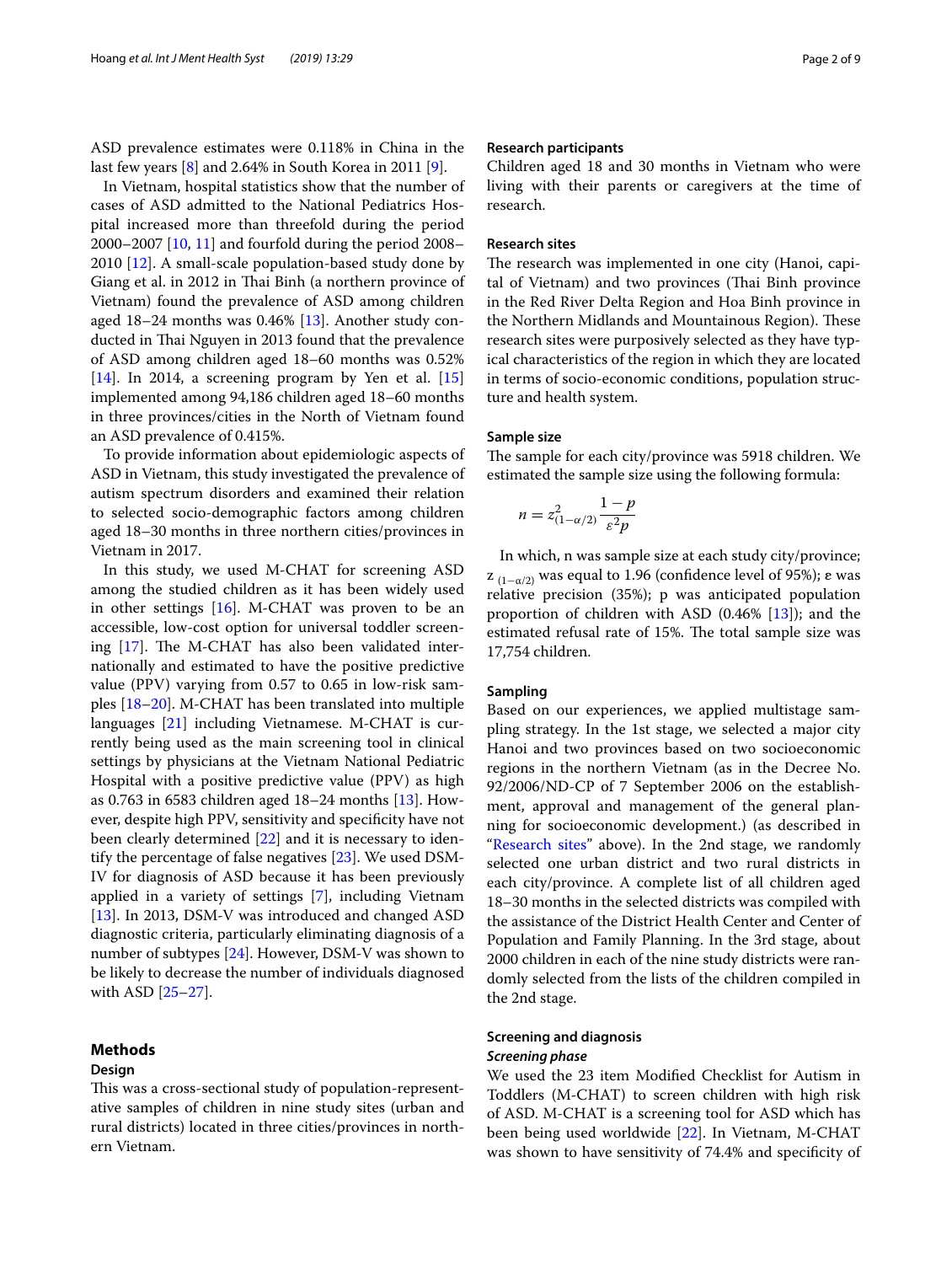99.9% in screening ASD [\[13](#page-7-12)]. During the research design phase, we reviewed and considered diferent autism screening tools, including M-CHAT and M-CHAT-R/F. After the careful consideration, we chose M-CHAT as the screening tool in our study for a number of reasons. M-CHAT had been translated and validated in the Vietnamese context [[13\]](#page-7-12). M-CHAT was also used in some other previous studies in Vietnam. This tool has been also commonly used to screen autism among children in clinical settings in a number of hospitals in Vietnam. Moreover, owing to fnancial limitations, M-CHAT was more much appropriate for our study than M-CHAT-R/F that required follow-up after screening. The screenings were conducted at the children's homes with the children's parents.

### *Diagnostic confrmation phase*

All children of screen-positive group and 2% children of screen-negative group were invited to diagnostic confrmation assessment. Right after a screen-positive case was detected, the diagnosis was carried out at district health centers by eight doctors (04 pediatric neurologists and 04 psychologist) from National Hospital of Pediatrics using DSM-IV criteria. Each of screen-positive or screen-negative cases was diagnosed by two doctors (01 pediatric neurologists and 01 psychologist). These professionals have been performed the autism diagnosis and intervention among children for years at the hospital. The average length of time for the diagnosis was 35 min/case. The doctors were trained on DSM IV by the head of the Department of Psychiatry, National Hospital of Pediatrics who is pediatric psychologist. Figure [1](#page-2-0) illustrates the process of ASD screening and diagnosis. There were 8 positive cases and 21 negative cases of loss to follow-up due to refusing to diagnose, moved to another province, the child was absent at the time of diagnosis, 03 children died. These professionals have been performed the autism diagnosis and intervention among children for years at the hospital.

## **Study variables**

The dependent variable was ASD, as initially identified by screening and subsequently diagnosed by pediatric neurologists, among the study participants. Independent variables included age and gender of the child, parents' age, education and occupation, and the family's economic status. Regarding parents, age was classifed into three groups with (1) less than 29 years, (2) 29 to 39 years, and (3) 40 years and over. Education level was dichotomized into primary, secondary, high school, and university/college. Occupation status contained government and private sector staf, farmer, unstable job and



<span id="page-2-0"></span>other jobs. Family economy classifed as poor when the annual household income was less than 1000 USD.

## **Data collection**

In each city/province, 46 local health workers (either medical doctor or nurse, midwives) were recruited and trained. 12 supervisors were assigned to supervise and monitor the survey data collectors throughout the process of data collection and to confrm positive screened cases at the household level. A team of pediatric neurologists, public health specialists and child development therapists provided 1 day of training on data collection to all the field data collection staff. The data collectors conducted face-to-face interviews with the mother/ father or caregivers of the child using a structured questionnaire with three vital components including the children and their parents' socio-demographic information, and 23 items of M-CHAT. The screening data were collected during July and September 2017. As noted above, M-CHAT was used as the primary screening tool for ASD and M-CHAT-positive cases were diagnosed by pediatric neurologists from National Pediatrics Hospital using DSM-IV criteria.

## **Data analysis**

Descriptive and analytical statistics were performed. Prevalence estimates were derived and stratifed by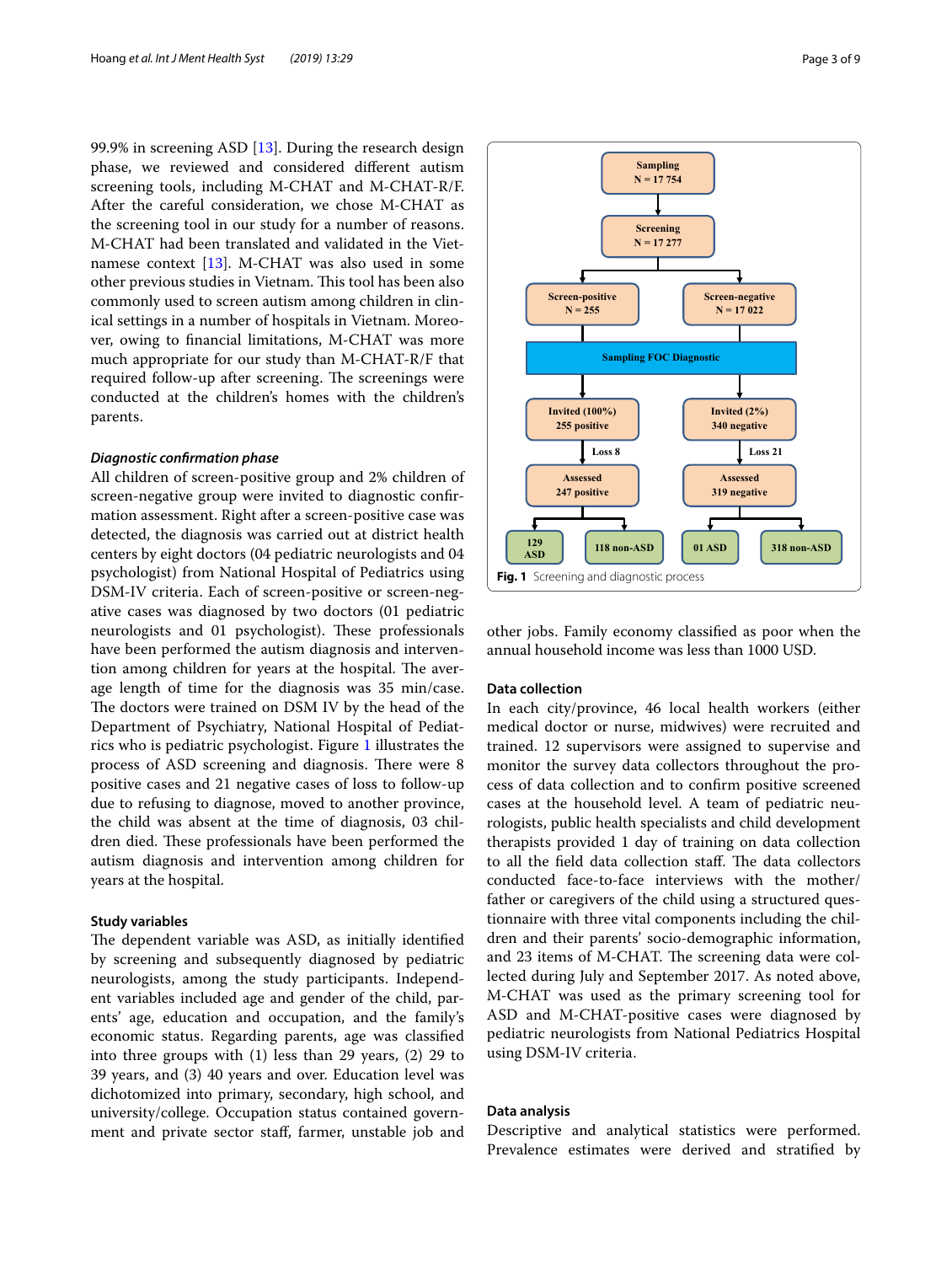socio-demographic variables. Binary logistic regression models were used to evaluate the odds of the dependent measure according to the demographic and socioeconomic measures. An alpha level of 0.05 was used to determine statistical signifcance in all analyses. Data were analyzed using EPI Info 3.54 and Stata 14 software.

## **Results**

97.3% of children's parents (17,277 out of 17,754) consented to participate in the study and completed the M-CHAT interviews. Of the 17,277 screened children, 255 (100%) screen-positive cases and 340 screen-negative cases (2%) were diagnosed by using DSM-IV criteria. There were 8 positive cases and 21 negative cases of loss to follow-up due to refusing to diagnose, moved to another province, the child was absent at the time of diagnosis, 02 children died. Of these 247 positive cases getting assessed, 129 were diagnosed with ASD. Of these 319 negative cases getting assessed, 01 was diagnosed with ASD.

Table [1](#page-3-0) presents general characteristics of the study sample. Most of the study children (73.8%) lived in rural areas. There were more boys (53.6%) than girls (46.4%). More than half (58.7%) of the children were aged 24–30 months. The majority of the children's mothers (67.4%) were aged less than 29 years. Most of the mothers (71.6%) had secondary school education or higher. Of the mothers 25.3% worked as farmers and 32.1% had unstable employment. Among the fathers 50.1% were less than 29 years and 45.9% were 29–39 years. Most of the fathers (70.3%) had completed secondary school education or higher. 22.2% of fathers worked as farmer and 43.3%, had unstable employment. Almost all the children's households (91%) were classifed as non-poor.

The overall prevalence of ASD among children aged 18 and 30 months in the three cities/provinces was 0.752% (95% CI 0.629–0.893%). Table [2](#page-4-0) presents prevalence of ASD among children aged 18 and 30 months by sociodemographic characteristics. The prevalence of ASD was signifcantly higher in urban (1.238%) than in rural areas  $(0.580\%)$ . The prevalence of ASD was significantly higher among children of mothers who worked as farmers (1.054%) than among children of mothers who were employed as government staff  $(0.497%)$ . There were no statistically signifcant diferences in the prevalence of ASD by other socio-demographic variables.

Binary logistic regression analyses of correlates of ASD are presented in Table [3](#page-5-0). The odds of having ASD were signifcantly higher among (a) children living in urban than in rural areas ( $OR = 2.7$ , 95% CI 1.73–4.21); (b) boys as compared to girls  $(OR = 4.04, 95\% \text{ CI } 2.57-6.35)$ ; and (c) children of mothers who worked as farmers as compared than in children of mothers who were employed as government staf (OR=4.72, 95% CI 2.03–10.97).

## <span id="page-3-0"></span>**Table 1 General characteristics of the study participants**

|                                  | Frequency | Percentage (%) |
|----------------------------------|-----------|----------------|
| City/province                    |           |                |
| Ha Noi                           | 5501      | 31.8           |
| Thai Binh                        | 5883      | 34.1           |
| Hoa Binh                         | 5893      | 34.1           |
| Area                             |           |                |
| Rural                            | 12,754    | 73.8           |
| Urban                            | 4523      | 26.2           |
| Gender                           |           |                |
| Girl                             | 8009      | 46.4           |
| Boy                              | 9268      | 53.6           |
| Age (months)                     |           |                |
| $18 - 23$                        | 7128      | 41.3           |
| $24 - 30$                        | 10,149    | 58.7           |
| Mother age                       |           |                |
| Less than 29                     | 11,649    | 67.4           |
| 29 to 39                         | 4061      | 23.5           |
| 40 and older                     | 1567      | 9.1            |
| Mother's education               |           |                |
| Primary education                | 4908      | 28.4           |
| Secondary education              | 5847      | 33.8           |
| High school                      | 3419      | 19.8           |
| University/College               | 3103      | 18.0           |
| Mother's occupation              |           |                |
| Government staff                 | 2816      | 16.3           |
| Private sector staff             | 3787      | 21.92          |
| Farmer                           | 4378      | 25.34          |
| Unstable job                     | 5537      | 32.05          |
| Others                           | 759       | 4.39           |
| Father's age                     |           |                |
| Less than 29                     | 8647      | 50.1           |
| 29 to 39                         | 7933      | 45.9           |
| 40 and older                     | 697       | 4.0            |
| Father's education               |           |                |
| Primary education                | 5123      | 29.7           |
| Secondary education              | 6345      | 36.7           |
| High school                      | 2756      | 16.0           |
| University/College               | 3053      | 17.7           |
| Father's occupation              |           |                |
| Government staff                 | 2421      | 14.0           |
| Private sector staff             | 3037      | 17.6           |
| Farmer                           | 3827      | 22.2           |
| Unstable job                     | 7484      | 43.3           |
| Others                           | 508       | 2.9            |
| Number of children in the family |           |                |
| 1                                | 6044      | 35.0           |
| $\overline{2}$                   | 8637      | 50.0           |
| 3                                | 2596      | 15.0           |
| Economic status                  |           |                |
| Non-poor                         | 15,725    | 91.0           |
| Near poor/poor                   | 1552      | 9.0            |
| Total                            | 17,277    | 100.0          |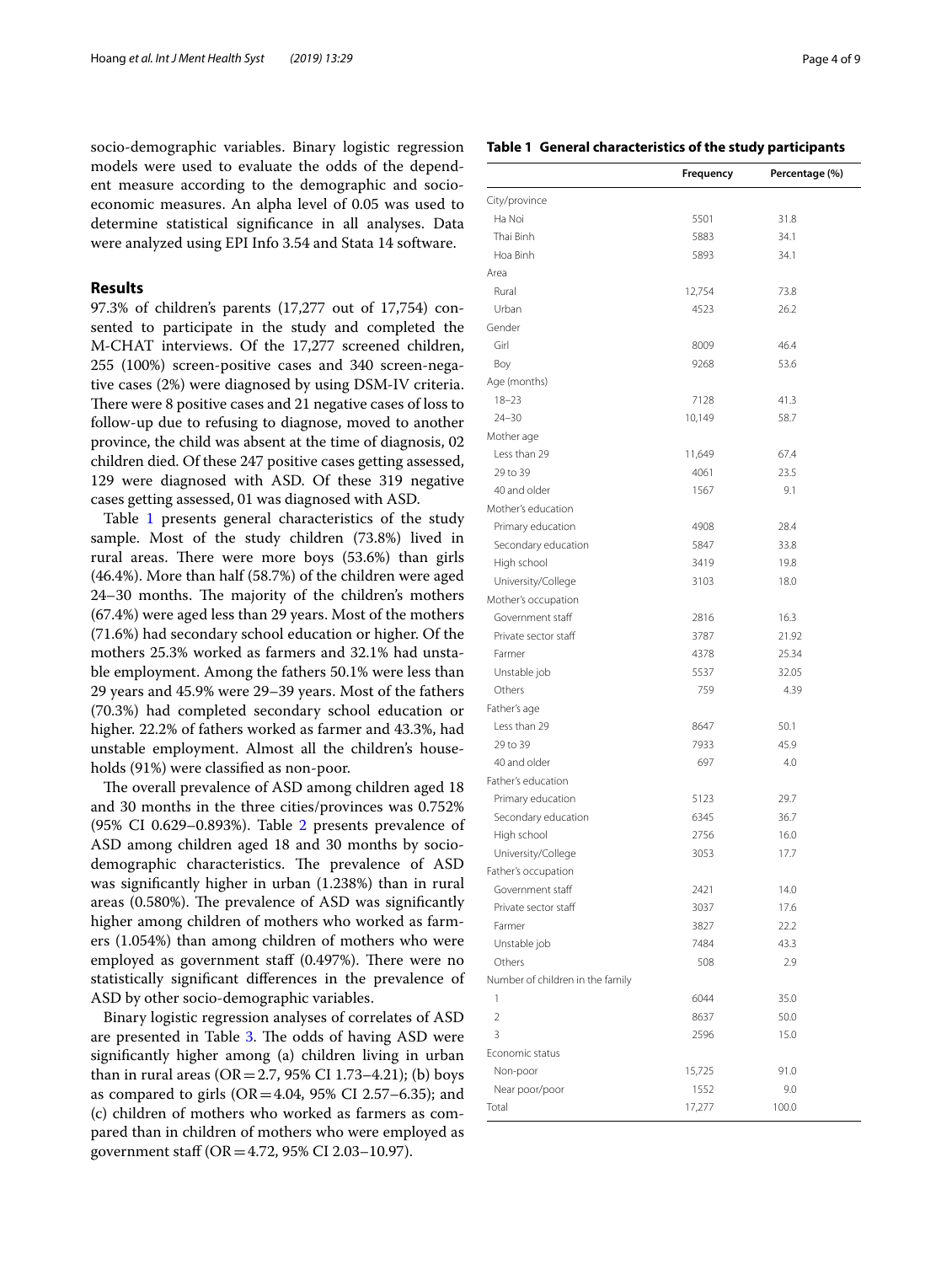## <span id="page-4-0"></span>**Table 2 Prevalence of ASD among children aged 18 and 30 months**

|                                  | Count          | Percentage (%) | Lower bound of 95% CI (%) | Upper bound of 95% CI (%) |
|----------------------------------|----------------|----------------|---------------------------|---------------------------|
| City/province                    |                |                |                           |                           |
| Ha Noi                           | 46             | 0.836          | 0.613                     | 1.114                     |
| Thai Binh                        | 41             | 0.697          | 0.501                     | 0.944                     |
| Hoa Binh                         | 43             | 0.730          | 0.529                     | 0.982                     |
| Area                             |                |                |                           |                           |
| Rural                            | 74             | 0.580          | 0.456                     | 0.728                     |
| Urban                            | 56             | 1.238          | 0.937                     | 1.605                     |
| Gender                           |                |                |                           |                           |
| Girl                             | 23             | 0.287          | 0.182                     | 0.431                     |
| Boy                              | 107            | 1.155          | 0.947                     | 1.393                     |
| Age (months)                     |                |                |                           |                           |
| $18 - 23$                        | 55             | 0.772          | 0.582                     | 1.003                     |
| $24 - 30$                        | 75             | 0.739          | 0.582                     | 0.925                     |
| Mother age                       |                |                |                           |                           |
| Less than 29                     | 81             | 0.695          | 0.553                     | 0.864                     |
| 29 to 39                         | 41             | 1.010          | 0.725                     | 1.367                     |
| 40 and older                     | $\,8\,$        | 0.511          | 0.221                     | 1.003                     |
| Mother's education               |                |                |                           |                           |
| Primary education                | 32             | 0.652          | 0.461                     | 0.921                     |
| Secondary education              | 46             | 0.787          | 0.590                     | 1.049                     |
| High school                      | 32             | 0.936          | 0.663                     | 1.321                     |
| University/College               | 20             | 0.645          | 0.416                     | 0.997                     |
| Mother's occupation              |                |                |                           |                           |
| Government staff                 | 14             | 0.497          | 0.272                     | 0.833                     |
| Private sector staff             | 30             | 0.792          | 0.535                     | 1.129                     |
| Farmer                           | 36             | 1.054          | 0.577                     | 1.137                     |
| Unstable job                     | 42             | 0.759          | 0.547                     | 1.024                     |
| Others                           | $\,8\,$        | 0.822          | 0.456                     | 2.066                     |
| Father's age                     |                |                |                           |                           |
| Less than 29                     | 53             | 0.613          | 0.459                     | 0.801                     |
| 29 to 39                         | $72\,$         | 0.908          | 0.711                     | 1.142                     |
| 40 and older                     | $\mathsf S$    | 0.717          | 0.233                     | 1.666                     |
| Father's education               |                |                |                           |                           |
| Primary education                | 31             | 0.605          | 0.426                     | 0.859                     |
| Secondary education              | 50             | 0.788          | 0.598                     | 1.038                     |
| High school                      | 25             | 0.907          | 0.614                     | 1.339                     |
| University/College               | 24             | 0.786          | 0.527                     | 1.170                     |
| Father's occupation              |                |                |                           |                           |
| Government staff                 | 13             | 0.537          | 0.286                     | 0.916                     |
| Private sector staff             | 27             | 0.889          | 0.587                     | 1.291                     |
| Farmer                           | 18             | 0.470          | 0.279                     | 0.742                     |
| Unstable job                     | 65             | 0.869          | 0.671                     | 1.106                     |
| Others                           | $\overline{7}$ | 1.378          | 0.556                     | 2.818                     |
| Number of children in the family |                |                |                           |                           |
| $\mathbf{1}$                     | 39             | 0.645          | 0.459                     | 0.881                     |
| $\overline{2}$                   | 69             | 0.799          | 0.622                     | 1.010                     |
| 3                                | 22             | 0.847          | 0.532                     | 1.280                     |
| Economic status                  |                |                |                           |                           |
| Non-poor                         | 118            | 0.750          | 0.622                     | 0.898                     |
| Near poor/poor                   | 12             | 0.773          | 0.400                     | 1.347                     |
| Total                            | 130            | 0.752          | 0.629                     | 0.893                     |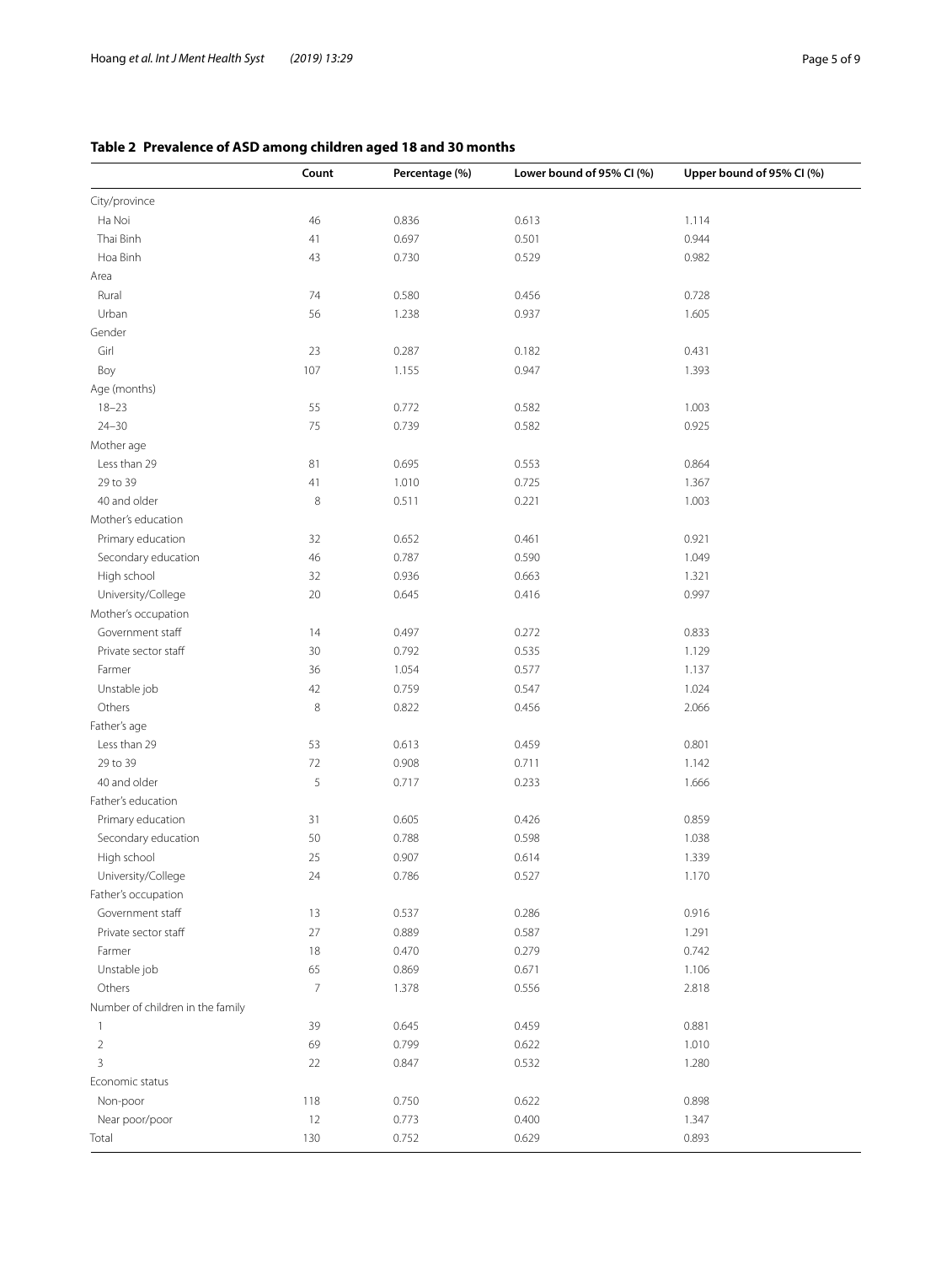## <span id="page-5-0"></span>**Table 3 Binary logistic regression analyses of correlates of autism among children aged 18 and 30 months**

|                                  | Odds ratio   | Lower level<br>of 95% CI | <b>Upper level</b><br>of 95% CI | with interaction term            |              |                          |                 |
|----------------------------------|--------------|--------------------------|---------------------------------|----------------------------------|--------------|--------------------------|-----------------|
|                                  |              |                          |                                 |                                  | Odds ratio   | Lower level<br>of 95% CI | Upper<br>of 959 |
| Province                         |              |                          |                                 |                                  |              |                          |                 |
| Ha Noi                           | $\mathbf{1}$ |                          |                                 | Province                         |              |                          |                 |
| Thai Binh                        | 0.78         | 0.49                     | 1.22                            | Ha Noi                           | 1            |                          |                 |
| Hoa Binh                         | 0.85         | 0.53                     | 1.35                            | Thai Binh                        | 0.78         | 0.49                     | 1.22            |
| Area                             |              |                          |                                 | Hoa Binh                         | 0.85         | 0.53                     | 1.35            |
| Rural                            | $\mathbf{1}$ |                          |                                 | Gender*Area                      |              |                          |                 |
| Urban                            | 2.70         | 1.73                     | 4.21                            | Girl*Rural                       | 1.           |                          |                 |
| Gender                           |              |                          |                                 | Boy*Rural                        | 3.13         | 1.79                     | 5.45            |
| Girl                             | $\mathbf{1}$ |                          |                                 | Girl*Urban                       | 1.54         | 0.61                     | 3.92            |
| Boy                              | 4.04         | 2.57                     | 6.35                            | Boy*Urban                        | 9.46         | 5.03                     | 17.80           |
| Age (months)                     |              |                          |                                 | Age (months)                     |              |                          |                 |
| $18 - 23$                        | $\mathbf{1}$ |                          |                                 | $18 - 23$                        | 1            |                          |                 |
| $24 - 30$                        | 1.00         | 0.70                     | 1.41                            | $24 - 30$                        | 1.00         | 0.70                     | 1.42            |
| Mother age                       |              |                          |                                 | Mother age                       |              |                          |                 |
| Less than 29                     | $\mathbf{1}$ |                          |                                 | Less than 29                     | 1            |                          |                 |
| 29 to 39                         | 1.13         | 0.71                     | 1.79                            | 29 to 39                         | 1.13         | 0.71                     | 1.79            |
| 40 and older                     | 0.72         | 0.33                     | 1.58                            | 40 and older                     | 0.72         | 0.33                     | 1.57            |
| Mother's education               |              |                          |                                 | Mother's education               |              |                          |                 |
| Primary education                | $\mathbf{1}$ |                          |                                 | Primary education                | $\mathbf{1}$ |                          |                 |
| Secondary education              | 1.07         | 0.62                     | 1.85                            | Secondary education              | 1.07         | 0.62                     | 1.85            |
| High school                      | 1.28         | 0.65                     | 2.55                            | High school                      | 1.28         | 0.65                     | 2.55            |
| University/College               | 0.75         | 0.31                     | 1.79                            | University/College               | 0.75         | 0.31                     | 1.78            |
| Mother's occupation              |              |                          |                                 | Mother's occupation              |              |                          |                 |
| Government staff                 | $\mathbf{1}$ |                          |                                 | Government staff                 | $\mathbf{1}$ |                          |                 |
| Private sector staff             | 1.60         | 0.79                     | 3.22                            | Private sector staff             | 1.60         | 0.79                     | 3.23            |
| Farmer                           | 4.72         | 2.03                     | 10.97                           | Farmer                           | 4.71         | 2.03                     | 10.94           |
| Unstable job                     | 1.50         | 0.72                     | 3.12                            | Unstable job                     | 1.50         | 0.72                     | 3.11            |
| Others                           | 1.84         | 0.71                     | 4.79                            | Others                           | 1.82         | 0.70                     | 4.74            |
| Father's age                     |              |                          |                                 | Father's age                     |              |                          |                 |
| Less than 29                     | $\mathbf{1}$ |                          |                                 | Less than 29                     | 1            |                          |                 |
| 29 to 39                         | 1.24         | 0.79                     | 1.95                            | 29 to 39                         | 1.24         | 0.79                     | 1.94            |
| 40 and older                     | 0.89         | 0.30                     | 2.62                            | 40 and older                     | 0.89         | 0.30                     | 2.61            |
| Father's education               |              |                          |                                 | Father's education               |              |                          |                 |
| Primary education                | $\mathbf{1}$ |                          |                                 | Primary education                | 1.           |                          |                 |
| Secondary education              | 1.10         | 0.64                     | 1.89                            | Secondary education              | 1.10         | 0.64                     | 1.89            |
| High school                      | 1.29         | 0.64                     | 2.61                            | High school                      | 1.29         | 0.63                     | 2.60            |
| University/College               | 1.33         | 0.57                     | 3.11                            | University/College               | 1.34         | 0.58                     | 3.13            |
| Father's occupation              |              |                          |                                 | Father's occupation              |              |                          |                 |
| Government staff                 | $\mathbf{1}$ |                          |                                 | Government staff                 | $\mathbf{1}$ |                          |                 |
| Private sector staff             | 1.73         | 0.83                     | 3.60                            | Private sector staff             | 1.73         | 0.83                     | 3.61            |
| Farmer                           | 0.64         | 0.25                     | 1.65                            | Farmer                           | 0.64         | 0.25                     | 1.66            |
| Unstable job                     | 1.85         | 0.87                     | 3.92                            | Unstable job                     | 1.86         | 0.87                     | 3.94            |
|                                  |              |                          | 8.01                            | Others                           | 2.74         | 0.93                     | 8.08            |
| Others                           | 2.71         | 0.92                     |                                 | Number of children in the family |              |                          |                 |
| Number of children in the family |              |                          |                                 |                                  |              |                          |                 |
| 1                                | $\mathbf{1}$ |                          |                                 | $\mathbf{1}$                     | $\mathbf{1}$ |                          |                 |
| $\overline{2}$                   | 1.14         | 0.75                     | 1.74                            | $\overline{2}$                   | 1.14         | 0.75                     | 1.74            |
| 3                                | 1.17         | 0.63                     | 2.19                            | 3                                | 1.17         | 0.63                     | 2.19            |
| Economic status                  |              |                          |                                 | Economic status                  |              |                          |                 |
| Non-poor                         | $\mathbf{1}$ |                          |                                 | Non-poor                         | 1            |                          |                 |
| Near poor/poor                   | 1.06         | 0.56                     | 2.02                            | Near poor/poor                   | 1.06         | 0.56                     | 2.00            |

**Upper level of 95% CI**

<span id="page-5-1"></span>**Table 4 Binary logistic regression analyses of correlates of autism among children aged 18 and 30 months**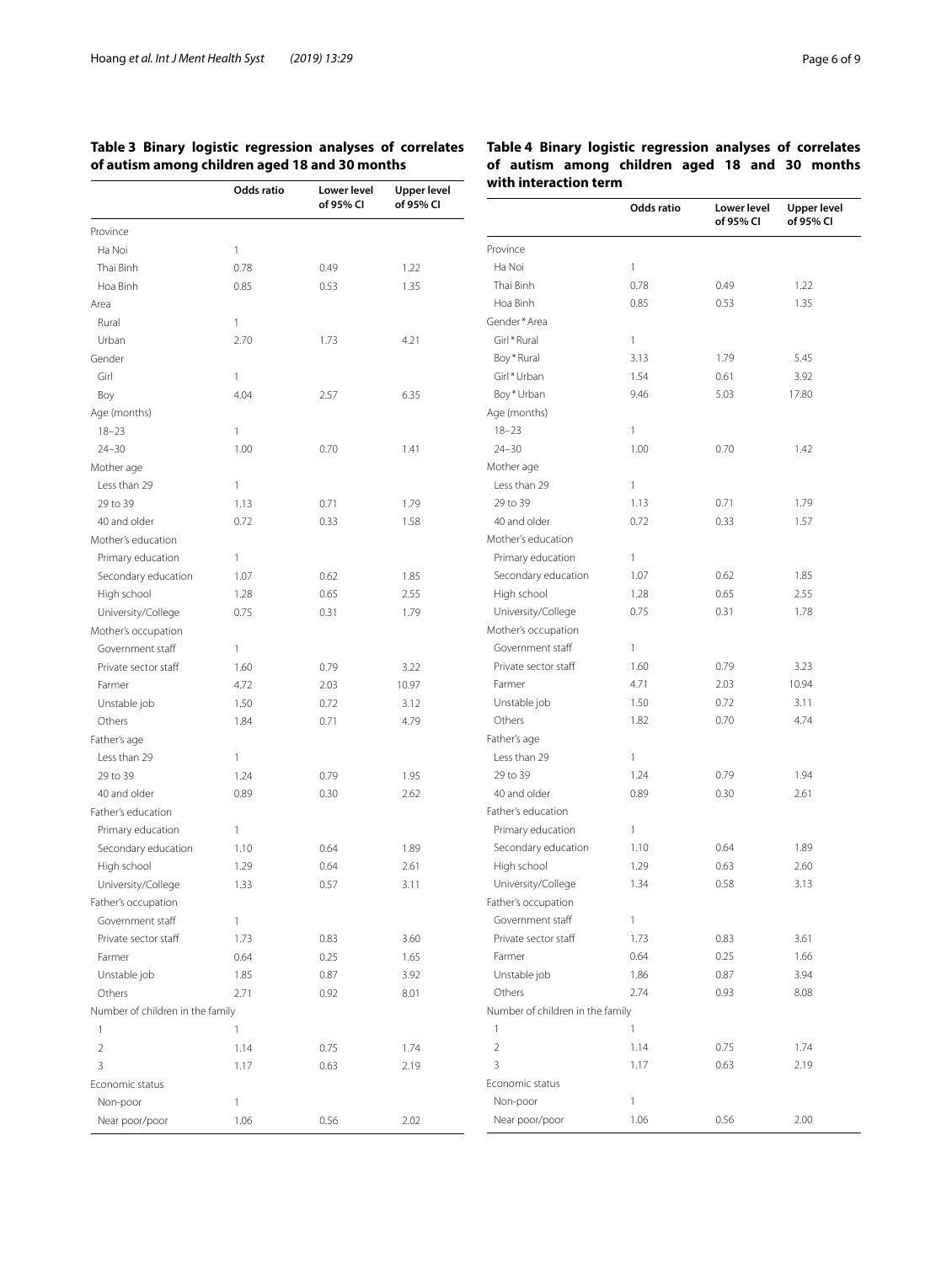Table [4](#page-5-1) shows the results of binary logistic regression analyses of correlates of autism among children aged 18 and 30 months with an interaction term of living area and gender of the child. After controlling for other variables in the model, boys living in rural areas had 3.13 times higher odds of having ASD than girls living in rural areas, and the difference was statistically significant ( $OR = 3.13$ , 95% CI 1.79–5.45). Boys living in urban areas had 9.46 times higher odds of having ASD than girls living in rural areas, and the diference was statistically signifcant (OR=9.46, 95% CI 5.03–17.80). Children of mothers who worked as farmers had 4.71 times higher odds of having ASD than children of mothers who were government staff (OR = 4.71, 95% CI 2.03-10.94).

## **Discussion**

Our study is one of few population-based studies of prevalence of ASD in children in Vietnam. Our fndings show that the prevalence of ASD among children aged 18–30 months in northern Vietnam was 0.752% or 75.2 per 10,000 children. This is higher than figures reported by previous surveys in Vietnam (i.e. 0.46% [[11\]](#page-7-10) in 2007, 0.416–0.52% in 2013–2014 [[13](#page-7-12)[–15](#page-7-14)]) suggesting that ASD prevalence among the children in Vietnam may be increasing, consistent with the global trend of ASD currently.

The prevalence of ASD among the children found in this study is quite similar to the average prevalence of ASD in the world  $(0.76%)$  [\[28](#page-8-0)]. The prevalence of ASD among the children in Vietnam is lower than that of highincome countries (e.g. 2.41% among children and adolescents in the USA in 2014–2016 [[29](#page-8-1)], 1% in Finland and Sweden and 1.5% in Denmark in 2011 [\[30\]](#page-8-2)) as well as in Asia (e.g. 1.8% in children in Japan in 2008 [\[31](#page-8-3)], and 2.6% in  $7-$  to 12-year-old children in South Korea  $[9]$  $[9]$ ). The prevalence of ASD among children in Vietnam found in this study is similar to the fgure of 0.9% in India in 2015 [[32\]](#page-8-4).

Odds of ASD for boys were higher than for girls. This is consistent with previous fndings from other countries  $[33-37]$  $[33-37]$  $[33-37]$ . The discussion on gender also might need to be reviewed, as it is complex and is still not well investigated internationally.

While this may be so in older children it is unlikely to be a relevant consideration in children aged 18–30 months. It has also been suggested that sex chromosomal genes, and/or sex hormones, can lower the risk of ASD in girls [[38\]](#page-8-7).

Our study revealed that the prevalence of ASD was higher among children living in urban environments. This is concordant with findings from other studies in the world [[39,](#page-8-8) [40](#page-8-9)]. Increasing degree of urbanization was associated with higher risk of ASD [[41](#page-8-10), [42](#page-8-11)]. It suggests that environment-related factors might contribute to this disparity. The exposure to hazardous air pollutants during pregnancy and early childhood may have potential association with increased risk for ASD [\[43](#page-8-12)[–45](#page-8-13)] while hazardous air pollutants usually concentrate in urban environments. Hygiene practices commonly in urban areas lowered microbial exposure in pregnancy and neonatal life that afects the risk for ASD [[46\]](#page-8-14).

Our study also showed higher odds of ASD among children whose mothers worked as farmers. This finding suggests a possible relationship between ASD and farming practice, especially the common use of pesticides in Vietnam. The amount of chemicals used in agriculture has kept increasing during the period 2002–2013 in Vietnam [\[47\]](#page-8-15). Several international studies have shown the association between elevated ASD risk and exposure to agricultural chemicals  $[48-50]$  $[48-50]$  $[48-50]$ . The impact of chemicals on ASD should be further investigated in countries, such as Vietnam, where pesticide use is insufficiently well controlled.

Because autism is an uncommon childhood disorder a possible limitation of the study is that a larger sample size may be required to determine with greater confdence the prevalence of autism in very young children.

## **Conclusion**

This study found a prevalence of ASD among very young children that is higher than reported from previous studies in Vietnam, suggesting the possibility that prevalence of ASD may be increasing in Vietnam, as has been suggested by studies in other countries. The significant correlates of ASD among the children were urban setting, male gender and mother's occupation (farmer). There is a need to study the underlying specifc risks associated with male gender, living in urban settings and having mother who worked as farmer in order to develop possible preventative strategies. Regardless of the underlying causes of ASD, there is clearly also a need to develop more efective and more widely available early screening/detection, diagnosis and interventions programs for ASD in Vietnam. This will require attention and investment in the areas of policy-making and implementation, strengthening of relevant human resource capabilities in health and social afairs agencies and in schools, and in development of service programs that are efective and equitably available in the diverse regions of Vietnam.

#### **Abbreviations**

ASD: autism spectrum disorders; DSM-IV: Diagnostic and Statistical Manual of mental disorders fourth edition; M-CHAT: The Modifed Checklist for Autism in Toddlers; PPV: positive predictive value.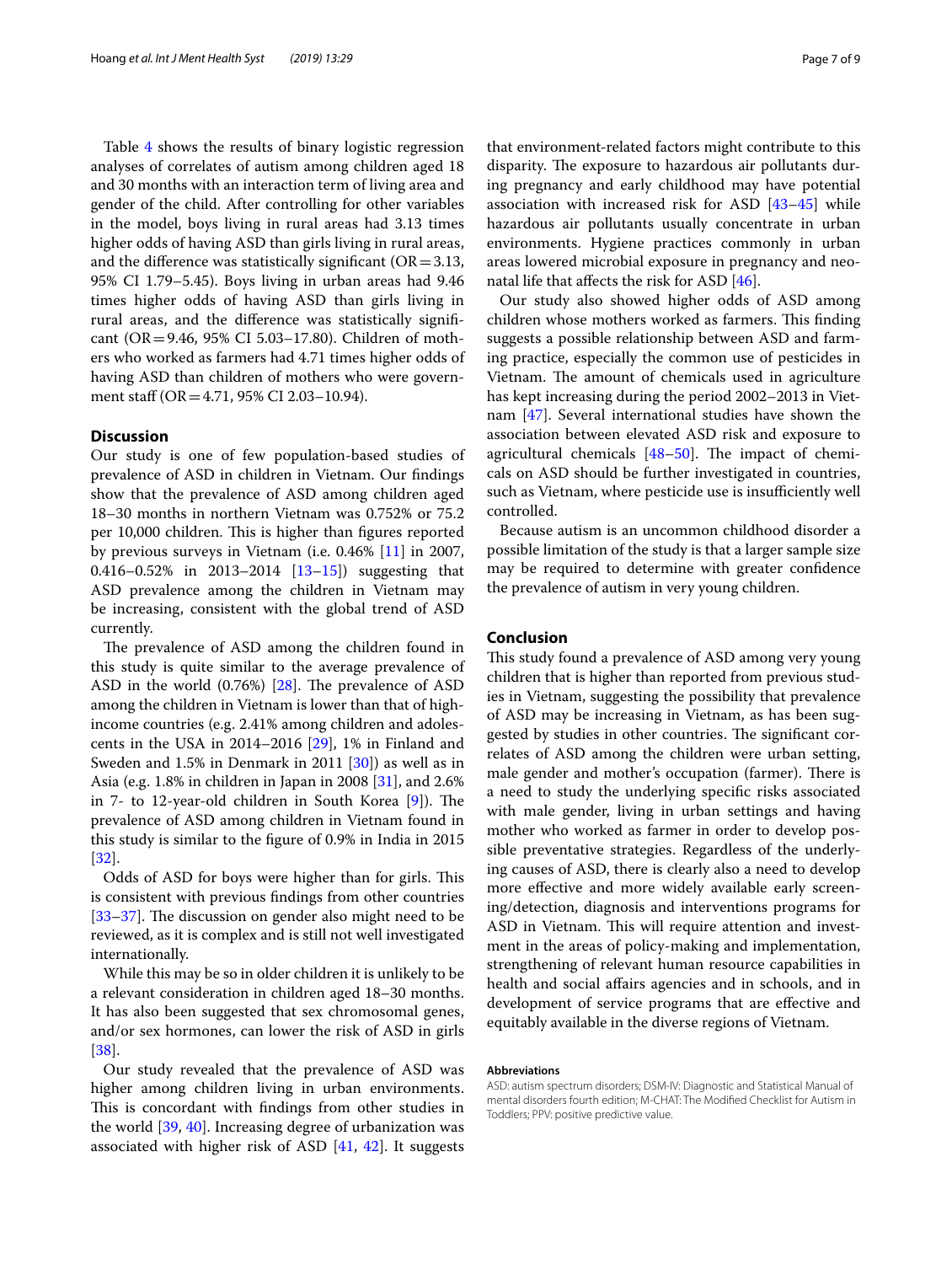## **Authors' contributions**

VMH and TTHB developed the proposal, analyzed the data, and prepared the draft manuscript. TVL and TTQC conducted and supervised the data collection process, analyzed the data and contributed to interpretation of the fndings. NMT performed ASD diagnosis by using DSM-IV and helped in interpretation of the results. BNL and MDD developed the data entry template, checked the data entry periodically, and helped in interpretation of the results. VTP supported the development of proposal and the study implementation. HM contributed to interpretation of the fndings and commented on the manuscript. All authors contributed to sequential drafts. All authors read and approved the fnal manuscript.

#### **Author details**

<sup>1</sup> Department of Health Economics and Finance, Hanoi University of Public Health, Hanoi, Vietnam. <sup>2</sup> Department of Demography-Reproductive Health, Hanoi University of Public Health, Hanoi, Vietnam.<sup>3</sup> Department of Biostatistics, Hanoi University of Public Health, Hanoi, Vietnam. <sup>4</sup> Department of Psychiatry, Vietnam National Hospital of Pediatrics, Hanoi, Vietnam.<sup>5</sup> Departments of Personnel and Organization, Vietnam Ministry of Health, Hanoi, Vietnam.<br><sup>6</sup> Global and Cultural Mental Health Unit, Center for Mental Health, Melbourne School of Population and Global Health, Melbourne, Australia.

#### **Acknowledgements**

We would like to thank data collectors and the participants in this study, as well as Department of Health in Hanoi, Thai Binh and Hoa Binh for supporting us to implement this study. We also send thank to Ministry of Science and Technology for providing both technical and fnancial support to this survey.

### **Competing interests**

The authors declare that they have no competing interests.

#### **Availability of data and materials**

The datasets generated and/or analysed during the current study are not publicly available because the data for this study are part of a national large-scale project with multi phases that has not fnished.

#### **Consent for publication**

Not applicable.

#### **Ethics approval and consent to participate**

Ethical permission for this study was obtained in Decision 319/2016/YTCC-HD3 of the Hanoi University of Public Health Ethics Committee dated 16th November 2016. As participants of the study were children aged between 18 and 30 months, written informed consent was obtained from each of the parents or caregivers to provide information about their children.

#### **Funding**

This survey was supported by Ministry of Science and Technology of Vietnam (Grant no. 26/16 – ĐTĐL: CN – CNN).

## **Publisher's Note**

Springer Nature remains neutral with regard to jurisdictional claims in published maps and institutional afliations.

Received: 22 October 2018 Accepted: 17 April 2019 Published online: 29 April 2019

#### **References**

- <span id="page-7-0"></span>1. World Health Organization. Factsheet: Autism spectrum disorders 2018. Available from: [https://www.who.int/news-room/fact-sheets/detail/autis](https://www.who.int/news-room/fact-sheets/detail/autism-spectrum-disorders) [m-spectrum-disorders](https://www.who.int/news-room/fact-sheets/detail/autism-spectrum-disorders).
- <span id="page-7-1"></span>2. Ganz ML. The lifetime distribution of the incremental societal costs of autism. Arch Pediatr Adolesc Med. 2007;161(4):343–9.
- <span id="page-7-2"></span>3. Fombonne E. Epidemiology of pervasive developmental disorders. Pediatr Res. 2009;65(6):591–8.
- <span id="page-7-3"></span>Tidmarsh L, Volkmar FR. Diagnosis and epidemiology of autism spectrum disorders. Can J Psychiatry. 2003;48(8):517–25.
- <span id="page-7-4"></span>5. Elsabbagh M, Divan G, Koh YJ, Kim YS, Kauchali S, Marcin C, et al. Global prevalence of autism and other pervasive developmental disorders. Autism Res. 2012;5(3):160–79.
- <span id="page-7-5"></span>6. Autism and Developmental Disabilities Monitoring Network Surveillance Year 2008 Principal Investigators, Centers for Disease Control and Prevention. Prevalence of autism spectrum disorders: Autism and Developmental Disabilities Monitoring Network, 14 sites, United States, 2008. Morbidity and Mortality Weekly Report Surveillance summaries (Washington, DC: 2002). 2012;61(3):1–19.
- <span id="page-7-6"></span>7. Hossain MD, Ahmed HU, Jalal Uddin MM, Chowdhury WA, Iqbal MS, Kabir RI, et al. Autism Spectrum disorders (ASD) in South Asia: a systematic review. BMC Psychiatry. 2017;17(1):281.
- <span id="page-7-7"></span>8. Sun X, Allison C, Matthews FE, Sharp SJ, Auyeung B, Baron-Cohen S, et al. Prevalence of autism in mainland China, Hong Kong and Taiwan: a systematic review and meta-analysis. Mol Autism. 2013;4(1):7.
- <span id="page-7-8"></span>Kim YS, Leventhal BL, Koh YJ, Fombonne E, Laska E, Lim EC, et al. Prevalence of autism spectrum disorders in a total population sample. Am J Psychiatry. 2011;168(9):904–12.
- <span id="page-7-9"></span>10. Hanh VTB. Autism: early detection and intervention. Hanoi: Medical Publishing House; 2007.
- <span id="page-7-10"></span>11. Minh QT, Thuy NTH. Clinical characteristics and initial treatment results for children with autism in the Department of Psychiatry at the National Hospital of Paediatrics. J Med Res. 2008;4(57):280–8.
- <span id="page-7-11"></span>12. Ha VS, Whittaker A, Whittaker M, Rodger S. Living with autism spectrum disorder in Hanoi, Vietnam. Soc Sci Med. 1982;2014(120):278–85.
- <span id="page-7-12"></span>13. Giang NTH. Study of early detection of autism with M-CHAT23, epidemiological-clinical characteristics and early intervention with rehabilitation for autistic children. Thesis for Doctor of Medicine. Hanoi: Hanoi Medical University. 2012.
- <span id="page-7-13"></span>14. Kien PT, Dung LTK, Dung DV, Nhung NTK, Yen PT. The initial results of the treatment for children with Autism Disorder Spectrum in Thai Nguyen province. J Pract Med. 2013;12:24–7.
- <span id="page-7-14"></span>15. Yen NTH. Study on early intervention and inclusive education for autistic children in Vietnam at present and in the 2011–2020 period. Hanoi: Hanoi National University of Education; 2014. p. 373.
- <span id="page-7-15"></span>16. Robins DL, Fein D, Barton ML, Green JA. The Modifed Checklist for Autism in Toddlers: an initial study investigating the early detection of autism and pervasive developmental disorders. J Autism Dev Disord. 2001;31(2):131–44.
- <span id="page-7-16"></span>17. Gura GF, Champagne MT, Blood-Siegfried JE. Autism spectrum disorder screening in primary care. J Dev Behav Pediatr JDBP. 2011;32(1):48–51.
- <span id="page-7-17"></span>18. Kleinman JM, Robins DL, Ventola PE, Pandey J, Boorstein HC, Esser EL, et al. The modifed checklist for autism in toddlers: a follow-up study investigating the early detection of autism spectrum disorders. J Autism Dev Disord. 2008;38(5):827–39.
- 19. Robins DL. Screening for autism spectrum disorders in primary care settings. Autism. 2008;12(5):537–56.
- <span id="page-7-18"></span>20. Chlebowski C, Robins DL, Barton ML, Fein D. Large-scale use of the modifed checklist for autism in low-risk toddlers. Pediatrics. 2013;131(4):e1121–7.
- <span id="page-7-19"></span>21. Al Maskari TS, Melville CA, Willis DS. Systematic review: cultural adaptation and feasibility of screening for autism in non-English speaking countries. Int J Mental Health Syst. 2018;12:22.
- <span id="page-7-20"></span>22. Zwaigenbaum L, Bauman ML, Fein D, Pierce K, Buie T, Davis PA, et al. Early screening of autism spectrum disorder: recommendations for practice and research. Pediatrics. 2015;136(Suppl 1):S41–59.
- <span id="page-7-21"></span>23. Stenberg N, Bresnahan M, Gunnes N, Hirtz D, Hornig M, Lie KK, et al. Identifying children with autism spectrum disorder at 18 months in a general population sample. Paediatr Perinat Epidemiol. 2014;28(3):255–62.
- <span id="page-7-22"></span>24. Lyall K, Croen L, Daniels J, Fallin MD, Ladd-Acosta C, Lee BK, et al. The changing epidemiology of autism spectrum disorders. Annu Rev Public Health. 2017;38:81–102.
- <span id="page-7-23"></span>25. Worley JA, Matson JL. Comparing symptoms of autism spectrum disorders using the current DSM-IV-TR diagnostic criteria and the proposed DSM-V diagnostic criteria. Res Autism Spectrum Disord. 2012;6(2):965–70.
- 26. Kulage KM, Smaldone AM, Cohn EG. How will DSM-5 affect autism diagnosis? A systematic literature review and meta-analysis. J Autism Dev Disord. 2014;44(8):1918–32.
- <span id="page-7-24"></span>27. Wilson CE, Gillan N, Spain D, Robertson D, Roberts G, Murphy CM, et al. Comparison of ICD-10R, DSM-IV-TR and DSM-5 in an adult autism spectrum disorder diagnostic clinic. J Autism Dev Disord. 2013;43(11):2515–25.